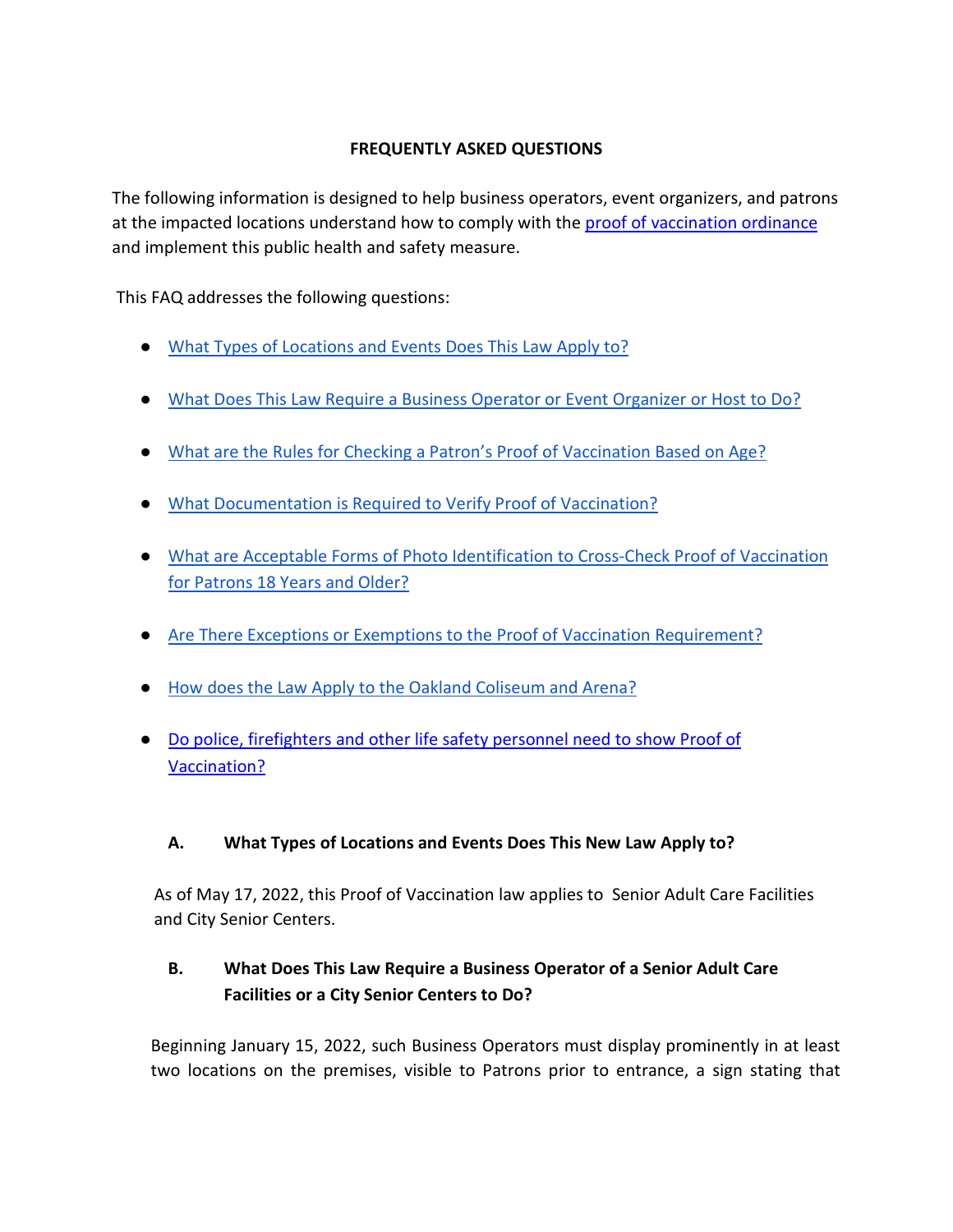beginning February 1, 2022, Proof of Vaccination is required to enter any indoor portion of the premises. Download and print out a multi-lingual sign [here.](https://s3.us-west-2.amazonaws.com/cao-94612/galleries/vaccinemandate_poster.pdf)

Beginning February 1, 2022, a Business Operator must:

- Verify that each patron twelve (12) years of age has proof of vaccination;
- For a patron seeking a Medical Exemption, verify such exemption and proof of a negative COVID-19 test;
- Develop and keep a written record describing the protocol for implementing and enforcing the Proof of Vaccination requirements of this law, keep such records for one year, and make such record available, upon request, to the Alameda County Public Health Department of Health or City staff.

## <span id="page-1-0"></span>**C. What are the Rules for Checking a Patron's Proof of Vaccination Based on Age?**

Operators at **Senior Adult Care Facilities and City Senior Centers** must check each patron twelve (12) years of age or older for Proof of Vaccination. For patrons eighteen (18) years of age or older, Proof of Vaccination must be cross-checked along with a photo Identification.

### **D. What Documentation is Required to Verify Proof of Vaccination?**

<span id="page-1-1"></span>Any one of the following serves as Proof of Vaccination:

- 1. A vaccination card issued by the United States Centers for Disease Control and Prevention (CDC) COVID-19 vaccination card, which includes the name of the person vaccinated, type of vaccine provided, and date last dose administered, or similar documentation issued by a foreign governmental agency;
- 2. A photo of the vaccination card (both sides) mentioned above printed as a physical photograph or stored on a phone or electronic device;
- 3. Documentation of vaccination from a licensed healthcare provider; or
- 4. A personal digital COVID-19 vaccine record issued by the State of California or similar documentation issued by another state, local, or foreign governmental jurisdiction, or by a private company. California residents can visit the State of California's Digital COVID-19 Vaccine Record website at myvaccinerecord.cdph.ca.gov and download a QR Code on a phone.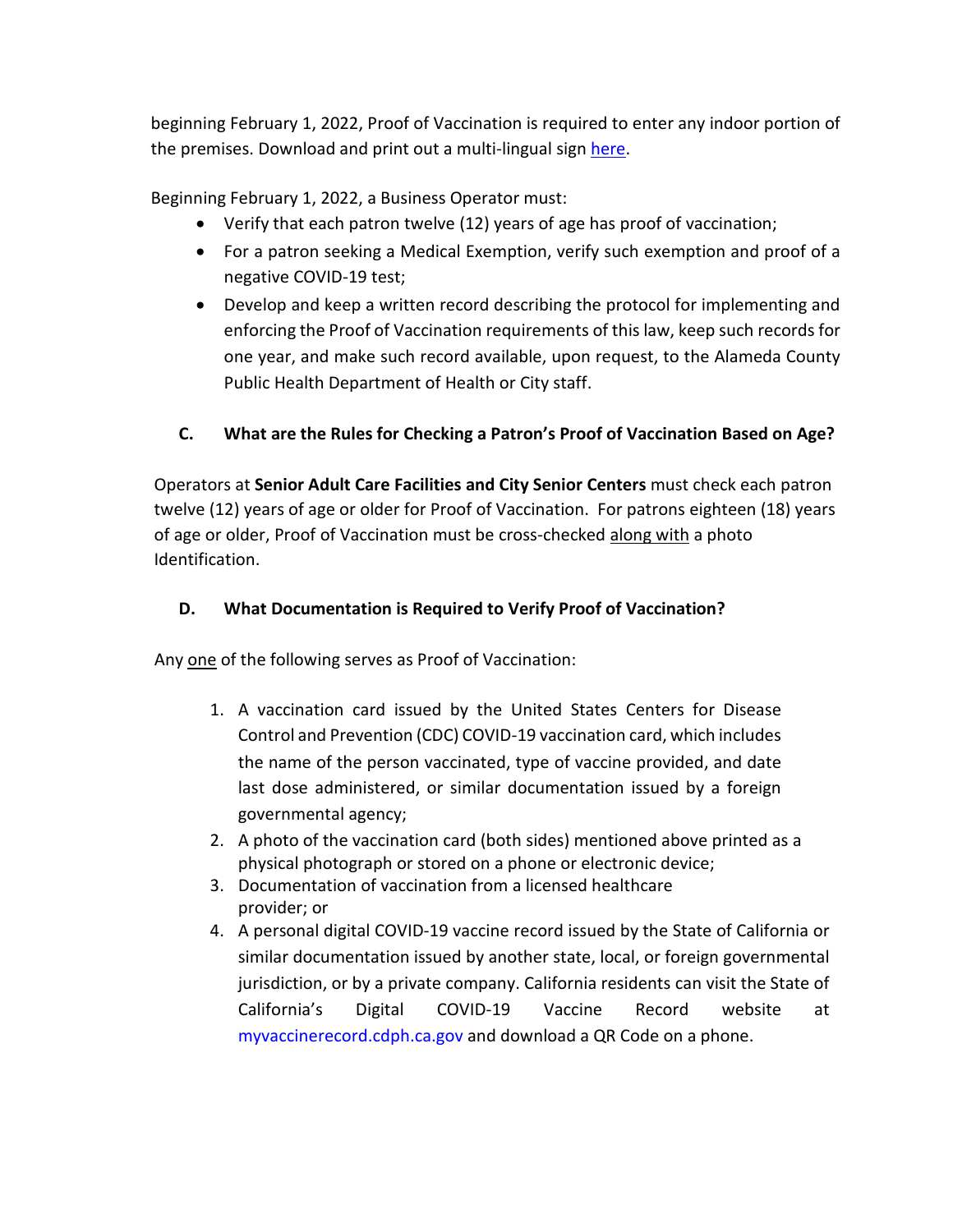# <span id="page-2-0"></span>**E. What are Acceptable Forms of Photo Identification to Cross-Check Proof of Vaccination for Patrons Eighteen Years and Older?**

An original or copy of an identification card will suffice, including any of the following:

- Driver's License;
- Government (local, state, federal, or foreign) issued identification card;
- School or work identification card;
- Passport

### **F. Are There Exceptions or Exemptions to the Proof of Vaccination Requirement?**

<span id="page-2-1"></span>Yes. The exception or exemptions are as follows:

## **A Patron at a Senior Adult Care Facility or a City Senior Center may be exempt from the Proof of Vaccination Requirement if they are entitled under any applicable law to a reasonable accommodation for a medical condition by providing**:

- a. Verification of Medical Exemption in the form of documentation signed by a licensed medical provider indicating the Patron is excused from receiving any COVID-19 vaccine due to a medical condition or disability; and
- b. Proof of a recent Negative COVID-19 Test in the form of a printed document, email or text message displayed on a phone, from a test provider or laboratory that shows negative results from a test conducted within 72 hours before entry. The printed document, email, or text message must include the person's name, type of test performed, date of the test, and negative test result; and
- c. Photo Identification.

#### <span id="page-2-2"></span>**G. How Does the Law Apply to the Oakland Coliseum and Arena?**

For the Arena, Patrons attending events with more than 2,500 attendees must wear a mask.

At the Coliseum, wearing a mask is not required upon entry. However, if there is a large indoor event with 2,500 or more people occurring at an indoor portion of the Coliseum, upon entering such area patrons must wear a mask.